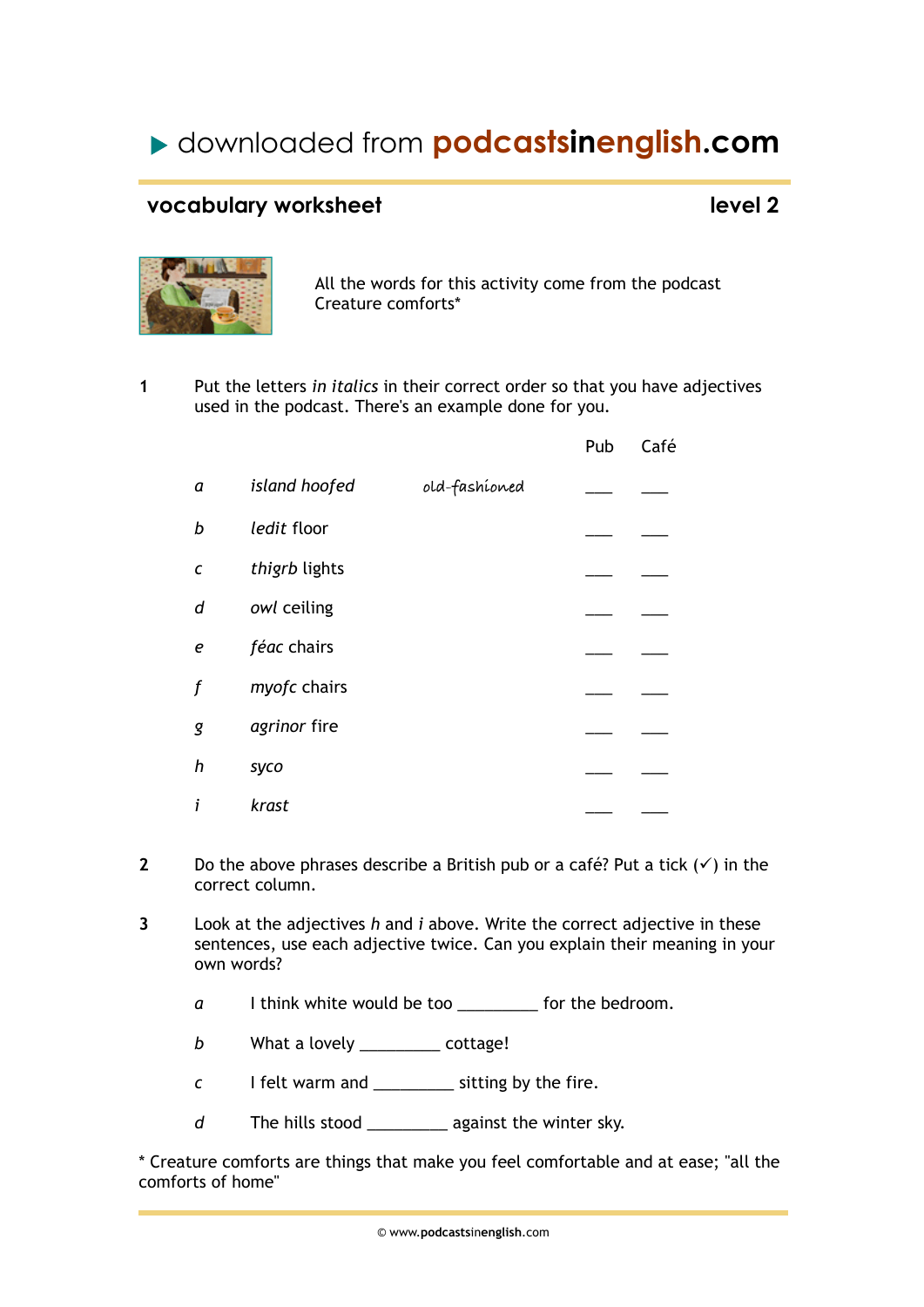## downloaded from **podcastsinenglish.com**

### **answers** level 2

| 1 & 2 |               | Pub | Café |
|-------|---------------|-----|------|
| a     | old-fashioned |     |      |
| b     | tiled floor   |     |      |
| C     | bright lights |     |      |
| d     | low ceiling   |     |      |
| e     | café chairs   |     |      |
|       | comfy* chairs |     |      |
| g     | roaring fire  |     |      |
| h     | cosy          |     |      |
|       | stark         |     |      |
|       |               |     |      |

\*comfortable

- 3 *a* I think white would be too *stark* for the bedroom.
	- *b* What a lovely *cosy* cottage!
	- *c* I felt warm and *cosy* sitting by the fire.<br>*d* The hills stood *stark* against the winter
	- The hills stood *stark* against the winter sky.
	- cosy: warm, comfortable and safe, especially because of being small or confined
	- stark: looking severe without any colour or decoration